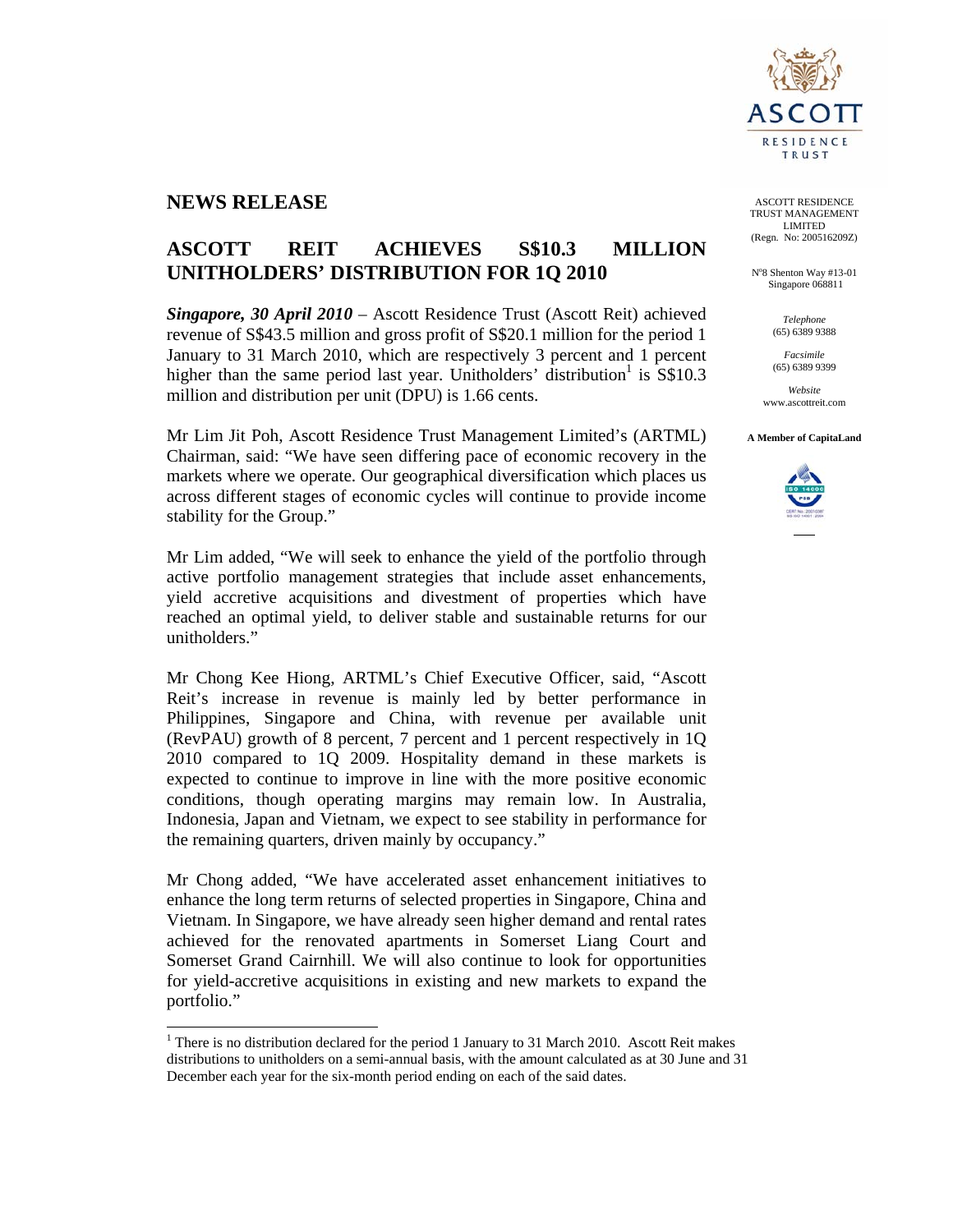## *Summary of Results*

*1Q 2010 vs 1Q 2009* 

|                                                       | <b>1Q 2010</b> | <b>1Q 2009</b> | Better/<br>(Worse)<br>$+/-$ |
|-------------------------------------------------------|----------------|----------------|-----------------------------|
| <b>Revenue (S\$ million)</b>                          | 43.5           | 42.1           | $+3%$                       |
| <b>Gross Profit (S\$ million)</b>                     | 20.1           | 19.9           | $+1\%$                      |
| <b>Unitholders' Distribution (S\$ million)</b>        | 10.3           | 10.8           | $-5\%$                      |
| <b>Revenue Per Available Unit (RevPAU)</b><br>S\$/day | 120            | 120            |                             |
| <b>DPU</b><br>(S cents)                               | 1.66           | 1.77           | $-6%$                       |

- Unitholders' distribution for 1Q 2010 is lower than that for 1Q 2009 due to one-off expenses.
- The one-off expenses are (1) additional property tax expense in 1Q 2010 of S\$0.2 million incurred for FY 2009 arising from a reassessment of property annual value by the Inland Revenue Authority of Singapore for one of the serviced residences in Singapore and (2) In 1Q 2009, there was a reversal of 2008 over provision of tax of S\$0.5m upon finalisation by the tax authority.
- Excluding the one-off expenses, unitholders' distribution for 1Q 2010 is S\$0.2 million or 2 percent higher than 1Q 2009.

## **About Ascott Residence Trust**

Ascott Residence Trust (Ascott Reit) is the first Pan-Asian serviced residence real estate investment trust established with the objective of investing primarily in real estate and real estate-related assets which are income-producing and which are used or predominantly used, as serviced residences or rental housing properties in the Pan-Asian region.

Comprising an initial asset portfolio of 12 strategically located properties in seven Pan-Asian cities, Ascott Reit was listed with an asset size of about S\$856 million. Ascott Reit's portfolio has since expanded to S\$1.57 billion, comprising 38 properties with 3,644 units in 11 cities across seven countries.

Ascott Reit is managed by Ascott Residence Trust Management Limited, an indirect wholly-owned subsidiary of CapitaLand, one of Asia's largest real estate companies. For more information about Ascott Reit, please visit http://www.ascottreit.com.